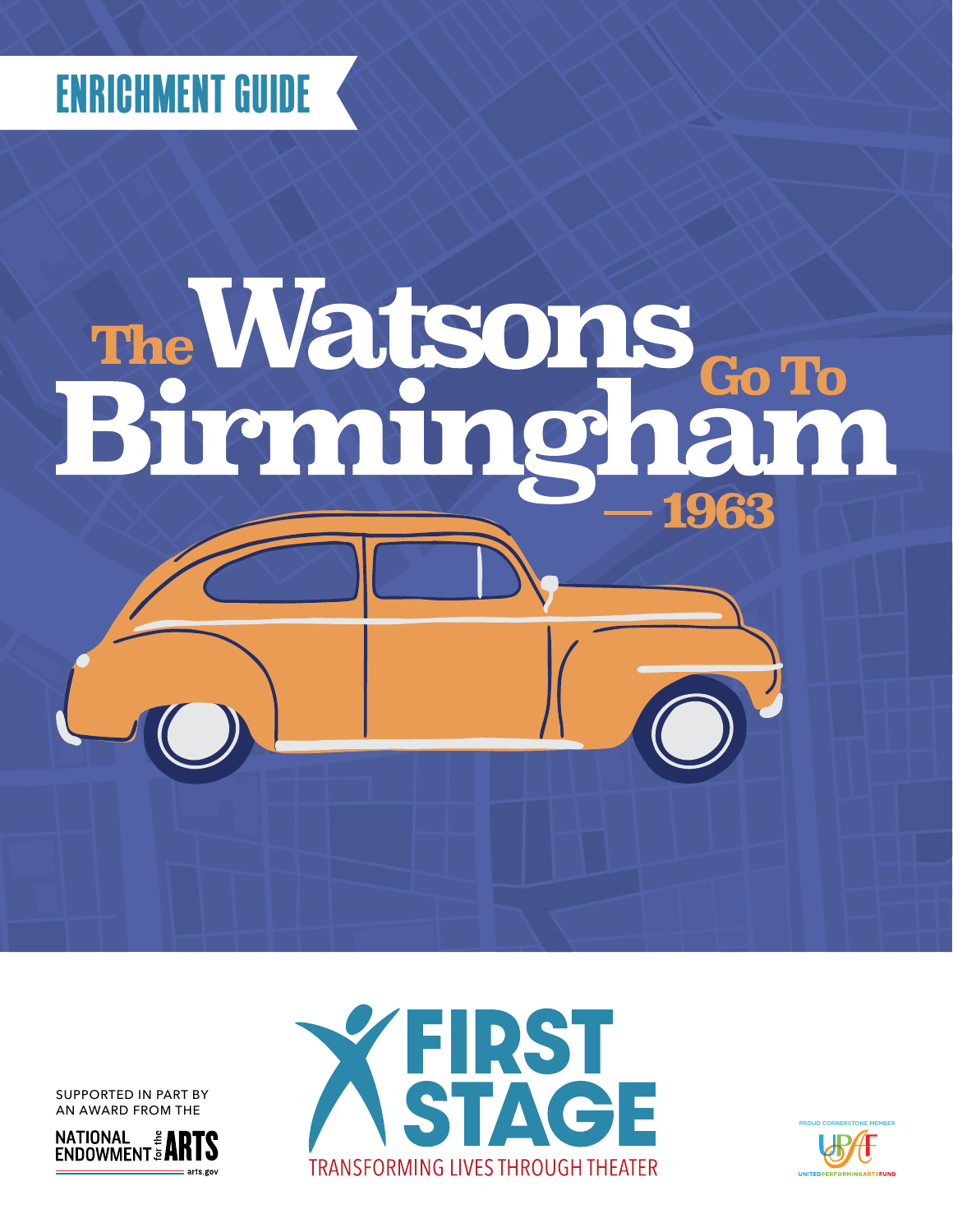## **DEAR FIRST STAGE FRIENDS,**

Ten-year-old Kenny chronicles the events of a fateful summer for the Watson family of Flint, Michigan. When Kenny's older brother Byron starts getting into too much trouble, Mama and Daddy decide the family needs to pay a visit to Grandma Sands in Alabama to set him straight. Mama, Daddy, Kenny, Byron, and youngest sister Joetta set out on a cross-country journey, heading south and toward a moment in American history where the world seems to change before their eyes.

Enjoy the show!

Julia Magrasco

Julia Magnasco Director of Programming (414) 267-2971 jmagnasco@firststage.org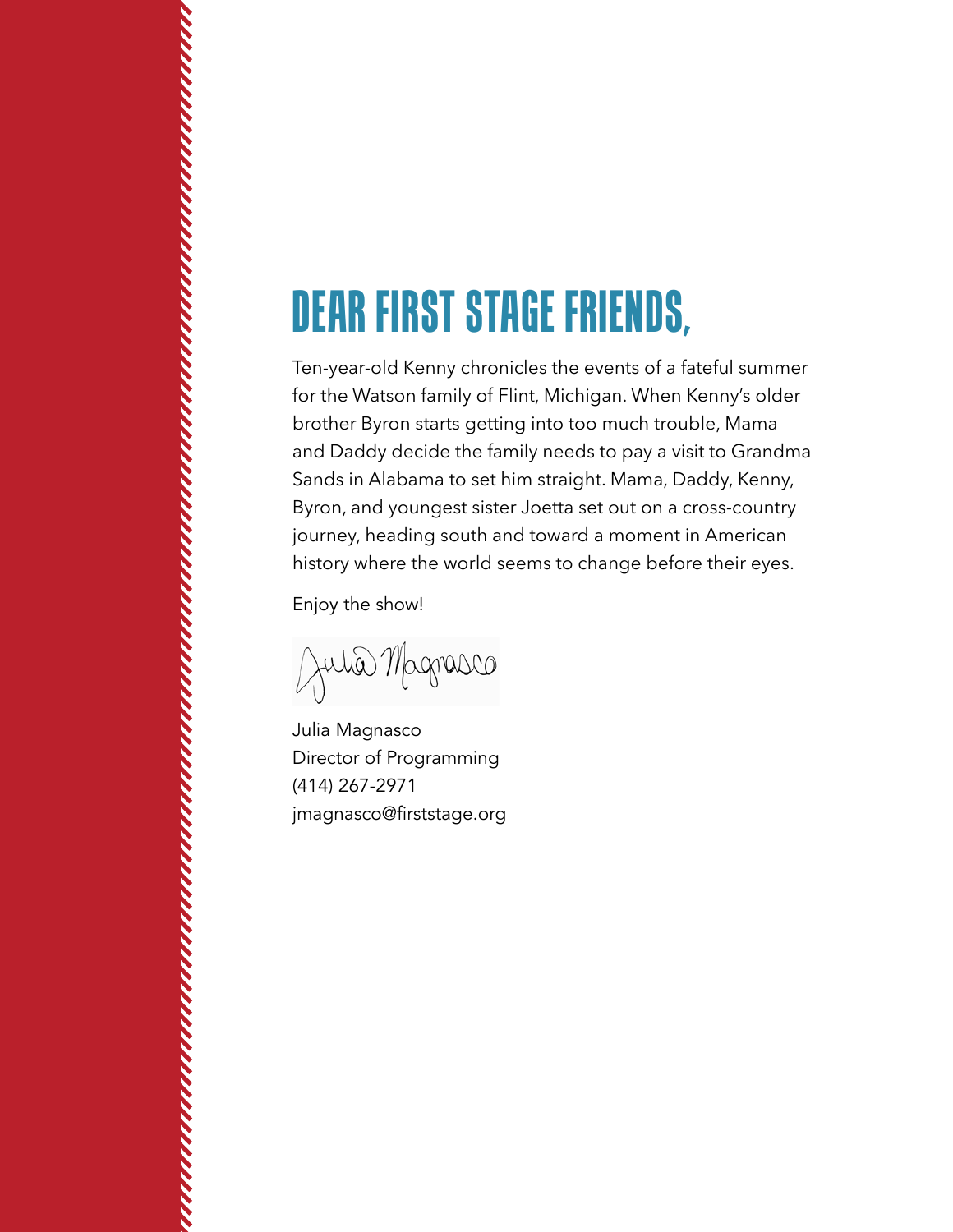### **PRE-SHOW QUESTIONS**

1. "The Watsons Go to Birmingham, 1963" is based on a novel of the same name by Christopher Paul Curtis- it has also been made into a film. Have you ever seen or read this story before? What differences do you think there might be between those versions and the play?

2. The Watsons take a long car trip from their home in Flint, Michigan to the deep south in Alabama. Have you ever been on a long road trip before? What was the experience like?

3. "The Watsons Go to Birmingham" is a fictional story — however, it covers the real-life incident of the 16th Street Baptist Church Bombing which took place during the Civil Rights Movement. Have you learned about the Civil Rights Movement in school? If so, what information can you recall?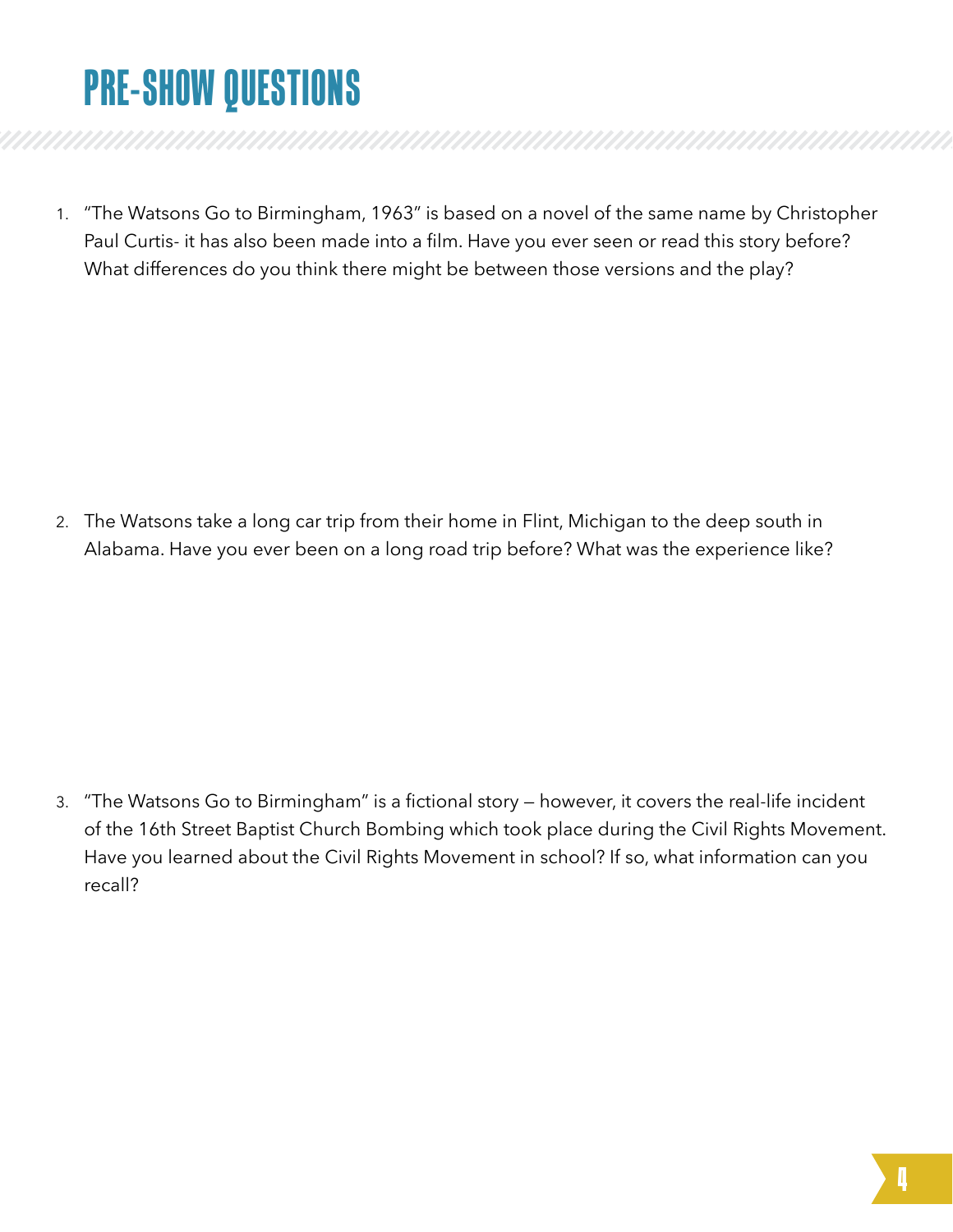**1954 - Brown v. Board of Education:** In the 1950's, school segregation was widely accepted throughout the nation. In fact, law in most Southern states required it. In 1952, the Supreme Court heard a number of school-segregation cases, including Brown v. Board of Education of Topeka, Kansas. This case decided unanimously in 1954 that segregation was unconstitutional, overthrowing the 1896 Plessy v. Ferguson ruling that had set the "separate but equal" precedent.

**1955 – Mississippi and the Emmett Till Case:** The Supreme Court decision fueled violent segregationist backlash against black citizens by gangs of whites who committed beatings, burnings and lynchings, usually with impunity, since all-white juries notoriously refused to convict white suspects for killing people of color. "The usual reasons for murder ranged from stealing food to talking back to a white person" (Williams 39). However, in 1955, two black men were murdered for trying to register black voters. But the case that drew the most national publicity was the murder of 14-Year-old Emmett Till, a teenager from Chicago who was visiting relatives in Mississippi that summer. On a dare from his pals, Emmett spoke flirtatiously to a white woman, saying "Bye, Baby" as he left a local store. Several nights later the woman's husband and her brother forced Emmett into their car and drove away. Till's body was found three days later in the Tallahatchie River. There was barbed wire around his neck, a bullet in his skull, one eye gouged out, and his forehead was crushed on one side. Despite overwhelming evidence of guilt based on eye-witness testimony, Bryant and Milan were found "not guilty" by an all-white, all-male jury. "The murder of Emmett Till had a powerful impact on a new generation. It was this generation, those who were adolescents when Till was killed, that would soon demand justice and freedom in a way unknown in America before" (Williams 57).

**1955 - Montgomery Bus Boycott:** Rosa Parks, a 43-year-old black seamstress, was arrested in Montgomery, Alabama, for refusing to give up her seat near the front of a bus to a white man. The following night, fifty leaders of the African-American community met at Dexter Ave. Baptist Church to discuss the issue. Among them was the young minister, Dr. Martin Luther King, Jr. The leaders organized the Montgomery Bus Boycott, which would deprive the bus company of 65% of its income, and cost Dr. King a \$500 fine or 386 days in jail. He paid the fine, and eight months later, the Supreme Court decided, based on the school segregation cases, that bus segregation violated the constitution.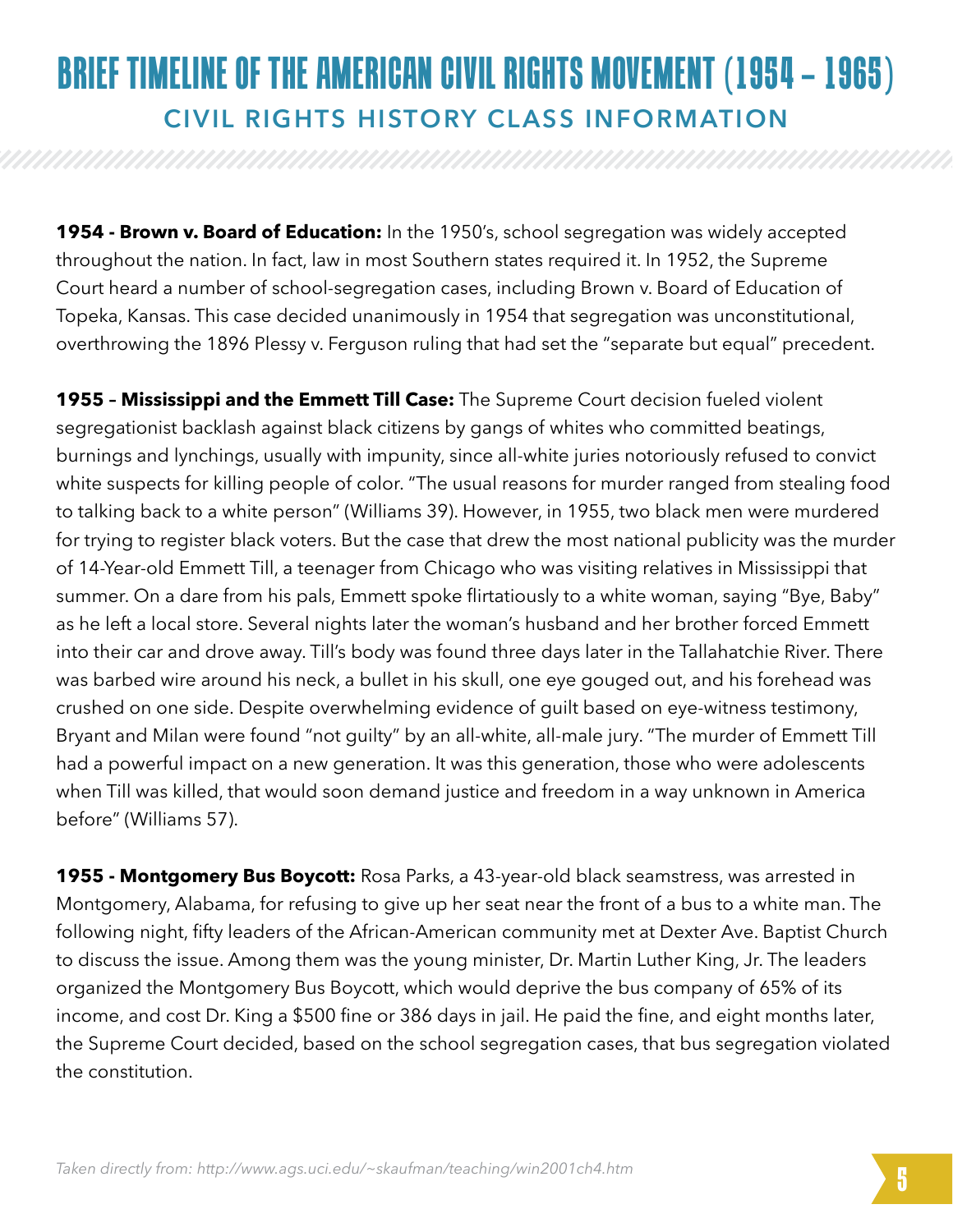**1957 - Desegregation at Little Rock:** Little Rock Central High School was to begin the 1957 school year desegregated. On September 2, the night before the first day of school, Governor Faubus announced that he had ordered the Arkansas National Guard to monitor the school the next day. When a group of nine black students arrived at Central High on September 3, they were kept from entering by the National Guardsmen. On September 20, judge Davies granted an injunction against Governor Faubus and three days later the group of nine students returned to Central High School. Although the students were not physically injured, a mob of 1,000 townspeople prevented them from remaining at school. Finally, President Eisenhower ordered 1,000 paratroopers and 10,000 National Guardsmen to Little Rock, and on September 25, Central High School was desegregated.

**1960 - Sit-in Campaign:** After having been refused service at the lunch counter of a Woolworth's in Greensboro, North Carolina, Joseph McNeill, a black college student, returned the next day with three classmates to sit at the counter until they were served. They were not served. The four students returned to the lunch counter each day. When an article in the New York Times drew attention to the students' protest, more students, both black and white, joined them, and students across the nation were inspired to launch similar protests. "In a span of two weeks, there were sit-ins in eleven cities" (Williams 129). Despite beatings, being doused with ammonia, heavy court fines, arrest and imprisonment, new waves of students appeared at lunch counters to continue the movement through February and March. "By late March, the police had orders not to arrest the demonstrators because of the national publicity the sit-ins were attracting" (Williams 133). Senator John F. Kennedy, one of the candidates in the presidential election that year, sent a statement to the sit-in students in Atlanta expressing the sentiment that "they have shown that the new way for Americans to stand up for their rights is to sit down" (qtd in Williams 135). This represented one of the few times that either presidential candidate addressed a civil rights issue during the campaign.

**1961 - Freedom Rides:** In 1961, busloads of volunteers of mixed races waged a cross-country campaign to try to end the segregation of bus terminals. Their plan was to test the Supreme Court's ruling that segregated seating on interstate buses and trains was unconstitutional. Their legal action, however, was met with violence at many stops along the way. Local segregation laws were frequently used to arrest and try the freedom riders. But as one group was arrested, more arrived to take their place. Throughout the summer, more than 300 Freedom Riders traveled through the deep south in an effort to integrate the bus terminals. When freedom riders were savagely beaten in Montgomery, Alabama, one of President Kennedy's representatives was also knocked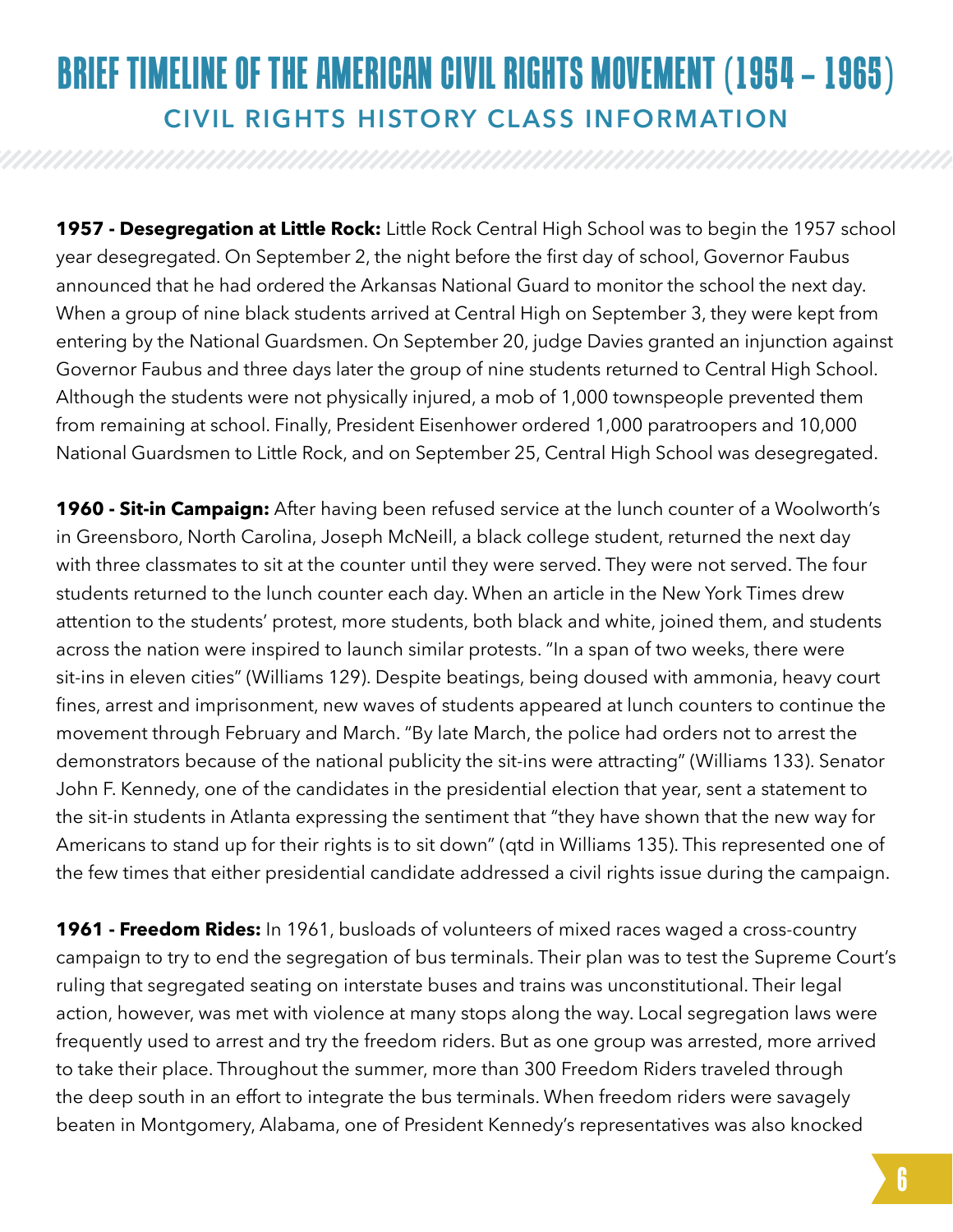unconscious and left lying in the street for half an hour. Kennedy felt this gave him justification to send in 600 federal marshals in a showdown between the state of Alabama and the federal government. After this confrontation, Kennedy made a deal with Democratic governors and congressmen who held power in the South. He would not send in federal troops as long as they made sure there was no mob violence against the riders.

**1962 - Mississippi Riot:** President Kennedy ordered Federal Marshals to escort James Meredith, the first black student to enroll at the University of Mississippi, to campus. A riot broke out and before the National Guard could arrive to reinforce the marshals, two students were killed.

**1963 – Birmingham:** Birmingham, Alabama was one of the most severely segregated cities in the 1960s. Black men and women held sit-ins at lunch counters where they were refused service, and "kneel-ins" on church steps where they were denied entrance. Hundreds of demonstrators were fined and imprisoned.

**Birmingham; In May 1963:** Dr. King, the Reverend Abernathy and the Reverend Shuttlesworth lead a protest march in Birmingham. The protestors were met with policemen and dogs. The three ministers were arrested and taken to Southside Jail. Dr. King was held in solitary confinement for three days, during which he wrote, smuggled out of jail, and had printed his "Letter from Birmingham Jail," a profoundly moving justification for the moral necessity of non-violent resistance to unjust laws.

**Birmingham; In September 1963:** The Ku Klux Klan bombed the Sixteenth Street Baptist Church, killing four little girls who, dressed in the "Youth Sunday" best, were preparing to lead the 11:00 am adult service. The bombing came without warning. Since 1911, this church had served as the center of life for Birmingham's African American community. By the end of the day, riots and fires had broken out throughout Birmingham and another 2 teenagers were dead. This murderous act shocked the nation and galvanized the civil rights movement.

**1963 – August 28th March on Washington:** Despite worries that few people would attend and that violence could erupt, civil rights organizers proceeded with this historic event that would come to symbolize the civil rights movement. A reporter from the Times wrote, "no one could ever remember an invading army quite as gentle as the two hundred thousand civil rights marchers who occupied Washington." Here, Dr. King gave his "I Have a Dream" speech.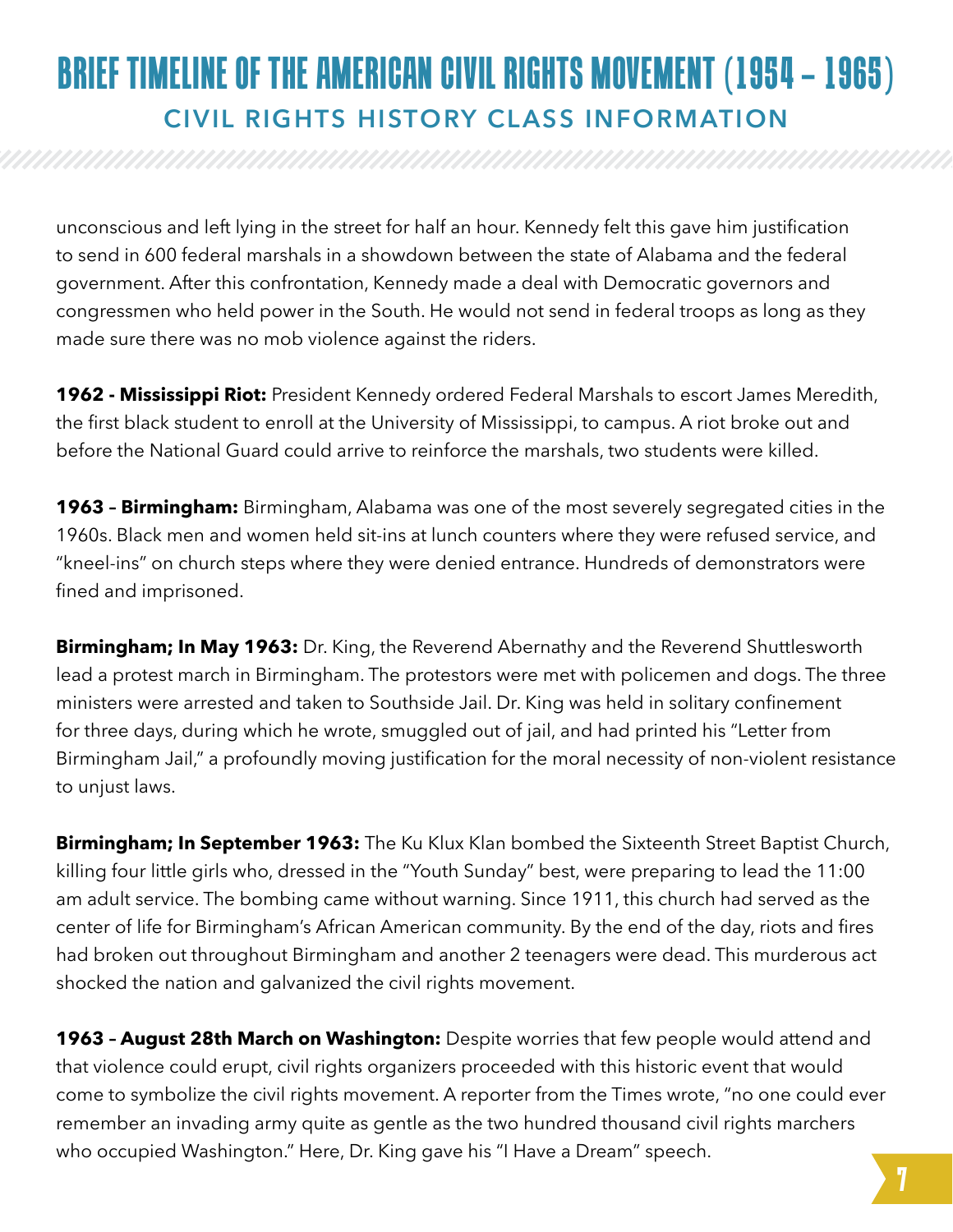**1963 – November 22nd Assassination of President Kennedy.** Vice President Lyndon Baines Johnson, a Texan, became the next President of the United States.

**1964 – July 2nd The Civil Rights Act of 1964:** In his first address to Congress and the nation as president, Johnson called for passage of the civil rights bill as a monument to the fallen Kennedy. While the House of Representatives passed the measure by a lopsided 290-130 vote, everyone knew that the real battle would be in the Senate, whose rules had allowed southerners in the past to mount filibusters that had effectively killed nearly all civil rights legislation. But Johnson had the civil rights leaders mount a massive lobbying campaign, including inundating the Capitol with religious leaders of all faiths and colors. The strategy paid off, and in June the Senate voted to close debate; a few weeks later, it passed the most important piece of civil rights legislation in the nation's history, and on July 2, 1964, President Johnson signed it into law. The heart of the law deals with public accommodations, so that African Americans could no longer be excluded from restaurants, hotels and other public facilities.

**1965 -- February 21:** Assassination of Malcolm X at a rally in New York.

**1965 Selma:** Outraged over the killing of a demonstrator by a state trooper in Marion, Alabama, the black community of Marion decided to hold a march. Martin Luther King agreed to lead the marchers on Sunday, March 7, from Selma to Montgomery, the state capital, where they would appeal directly to governor Wallace to stop police brutality and call attention to their struggle for suffrage. When Governor Wallace refused to allow the march, Dr. King went to Washington to speak with President Johnson, delaying the demonstration until March 8. However, the people of Selma could not wait and they began the march on Sunday. When the marchers reached the city line, they found a posse of state troopers waiting for them. As the demonstrators crossed the bridge leading out of Selma, they were ordered to disperse, but the troopers did not wait for their warning to be headed. They immediately attacked the crowd of people who had bowed their heads in prayer. Using tear gas and batons, the troopers chased the demonstrators to a black housing project, where they continued to beat the demonstrators as well as residents of the project who had not been at the march.

Bloody Sunday received national attention, and numerous marches were organized in response. Martin Luther King led a march to the Selma Bridge that Tuesday, during which one protestor was killed. Finally, with President Johnson's permission, Dr. King led a successful march from Selma to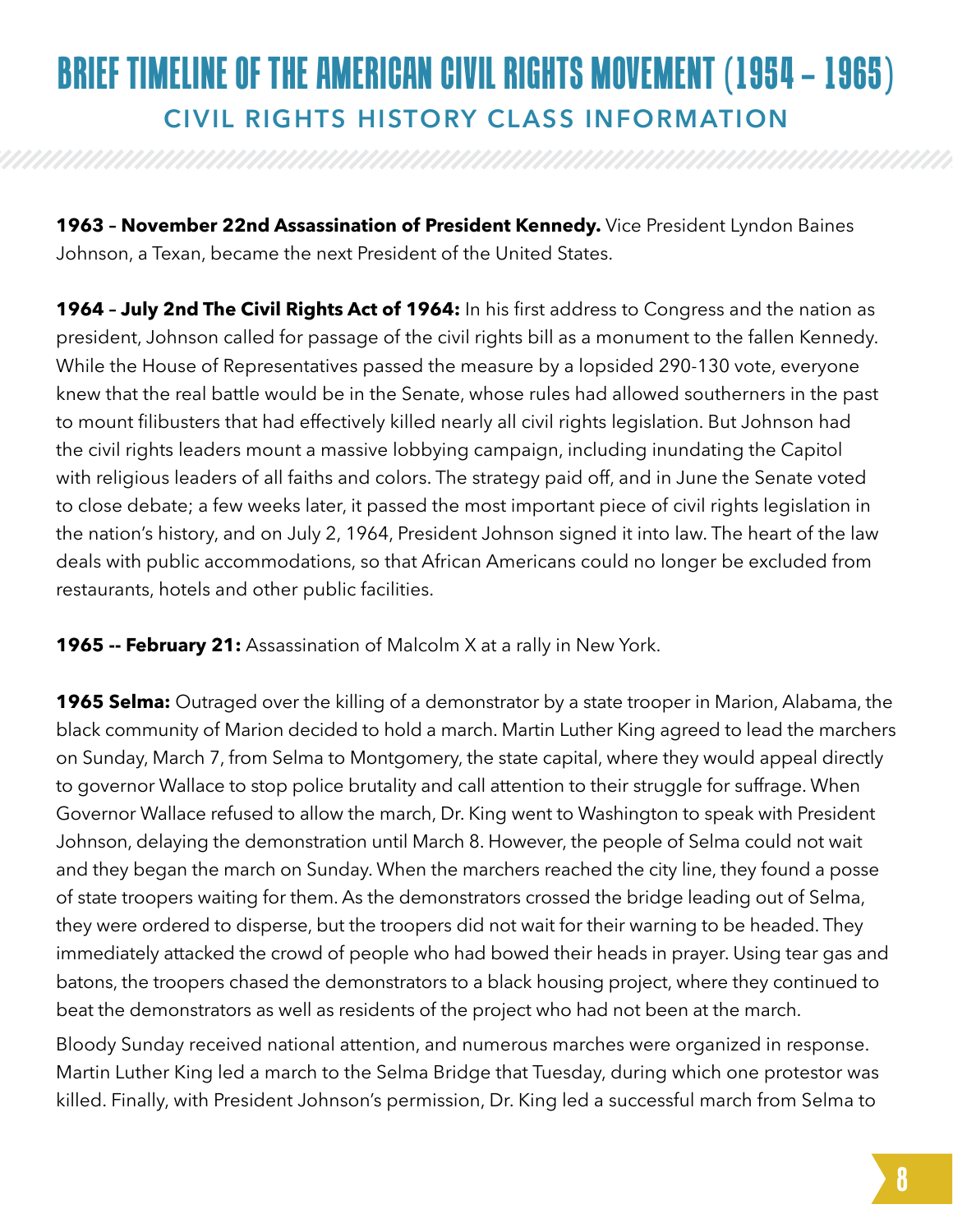Montgomery on March 25. President Johnson gave a rousing speech to congress concerning civil rights as a result of Bloody Sunday, and passed the Voting Rights Act within that same year. John Lewis, former freedom rider and voting rights registration organizer, and one of the young men beaten on the Selma Bridge that Sunday, currently serves as a U.S. Congressman for the State of Georgia.

**1965 -- Voting Rights Act of 1965:** Prohibits literacy tests and poll taxes, which had been used to prevent African Americans from voting. According to a report of the Bureau of the Census from 1982, in 1960 there were 22,000 African-Americans registered to vote in Mississippi, but in 1966 the number had risen to 175,000. Alabama went from 66,000 African-American registered voters in 1960 to 250,000 in 1966. South Carolina's African-American registered voters went from 58,000 to 191,000 in the same time period.

**1968 – April 4:** Assassination of Martin Luther King, Jr. in Memphis, Tennessee.

**1968 – June 5th:** Assassination of Robert F. Kennedy. Robert Kennedy had inherited the hopes of civil rights advocates after the loss of Martin Luther King, Jr. Presidential candidate Kennedy was shot at the Ambassador Hotel in Los Angeles, California, just minutes after claiming victory in that state's crucial Democratic primary.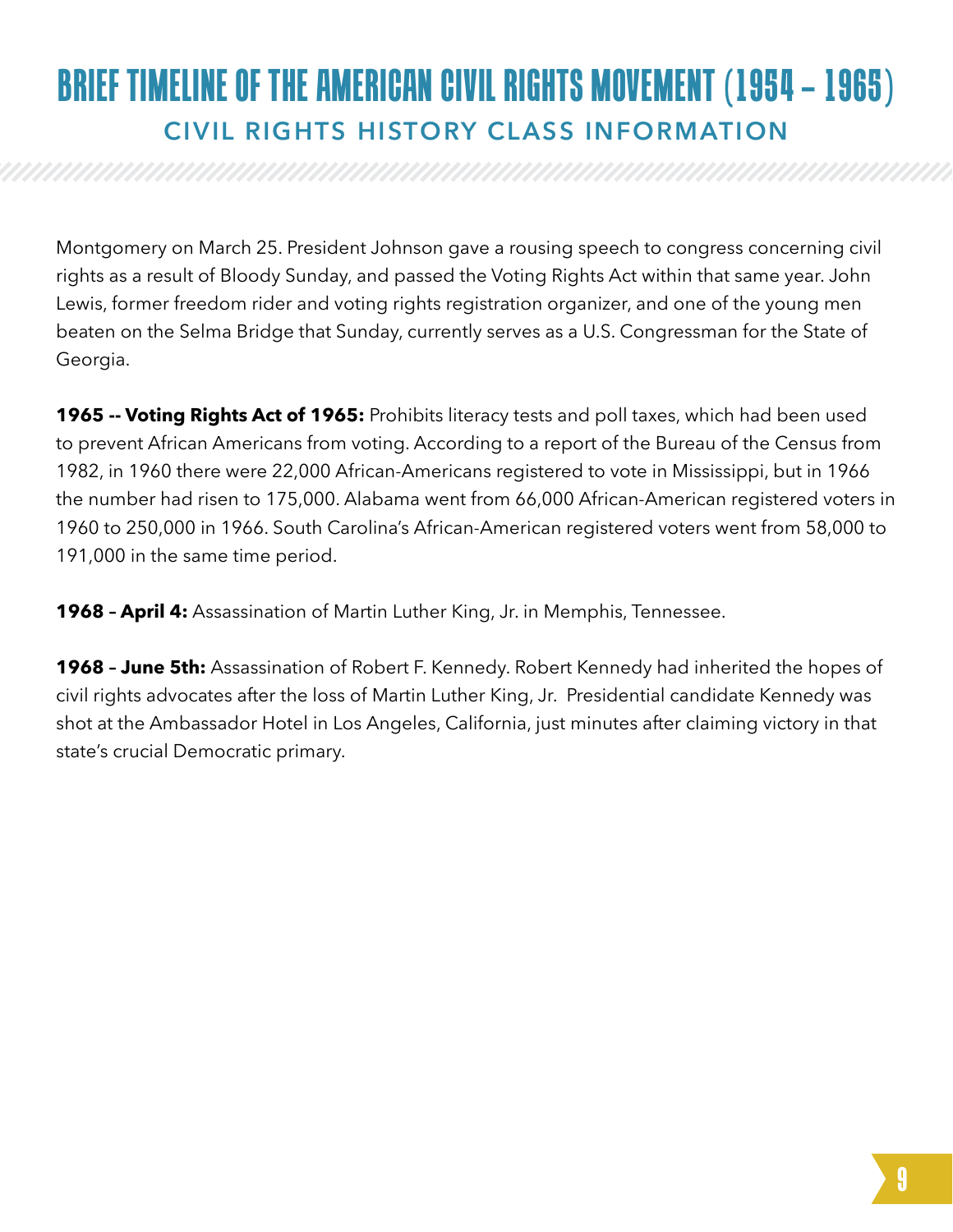### **FAMILY CREST ACTIVITY**

A family crest is a symbol that represents a family's history, culture and traditions. The "Weird" Watsons had many things that made their family unique and tied them together- and so do we all! Create your very own family crest to show others what makes your family special.

#### **MATERIALS**

- Family Crest Worksheet
- **Magazines**
- **Scissors**
- Construction paper (optional)
- Crayons or markers
- Glue

#### **ACTIVITY**

- 1. Discuss as a group what a family crest is and, if possible, look at pictures of different family crests. Brainstorm ideas for how you could represent your family history, culture and traditions, such as:
	- a. Flags that represent the country or countries your family came from, pictures of food that are common to your ethnicity or individual family, pictures that represent first or last names, drawings that depict favorite family events, photographs that show family celebrations, etc.
	- b. Each square on the family crest should represent a different element of your family, such as: heritage, traditions, members of the family, special events or memories, significant cultural aspects, etc.
	- c. Look through magazines and search the web for pictures to cut out and add to your crest. You may also draw pictures and symbols on your family crest.
- 4. Once your crest is finished, write a description explaining your family crest. Mat the crests on a large sheet of construction paper, along with your family crest description.
- 5. Display your family crest so that others have the opportunity to learn more about your family and to notice the similarities and differences between their family and yours!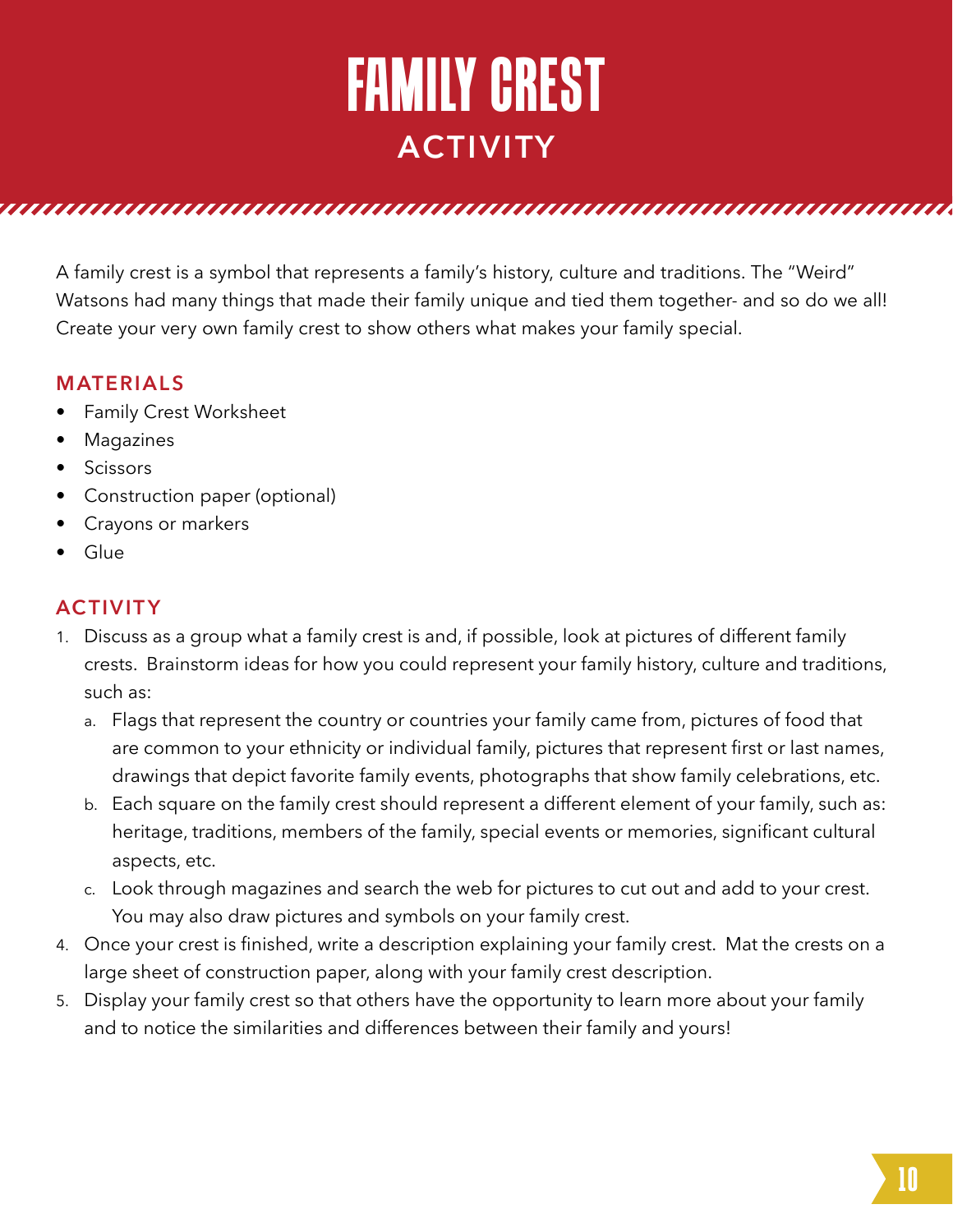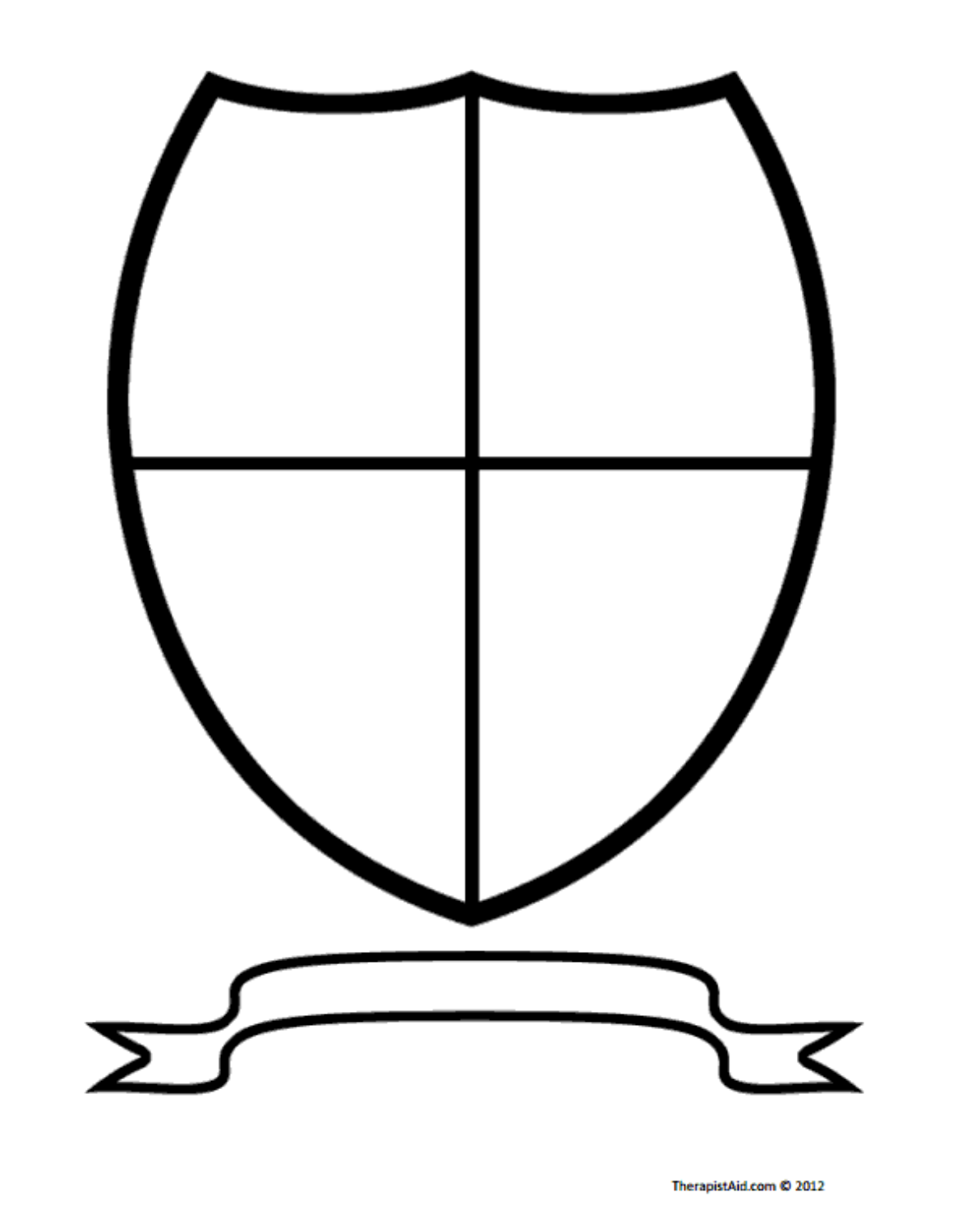### **POST-SHOW QUESTIONS**

1. "The Watsons Go to Birmingham" takes place in the year 1963. Watching this play in 2022, what similarities did you notice between that time period and now? What differences? These similarities and differences might include fashion, the way people spoke, character's behavior, or anything else you noticed.

2. If this story took place in 2022, but still focused on a family encountering racism what details or differences might that story include? Has racism changed or lessened since 1963? Why or why not?

3. The Civil Rights Movement took place in the 1960's- many people who lived through those times are still alive today. What events that have taken place during your life do you think people will discuss years from now? Why?